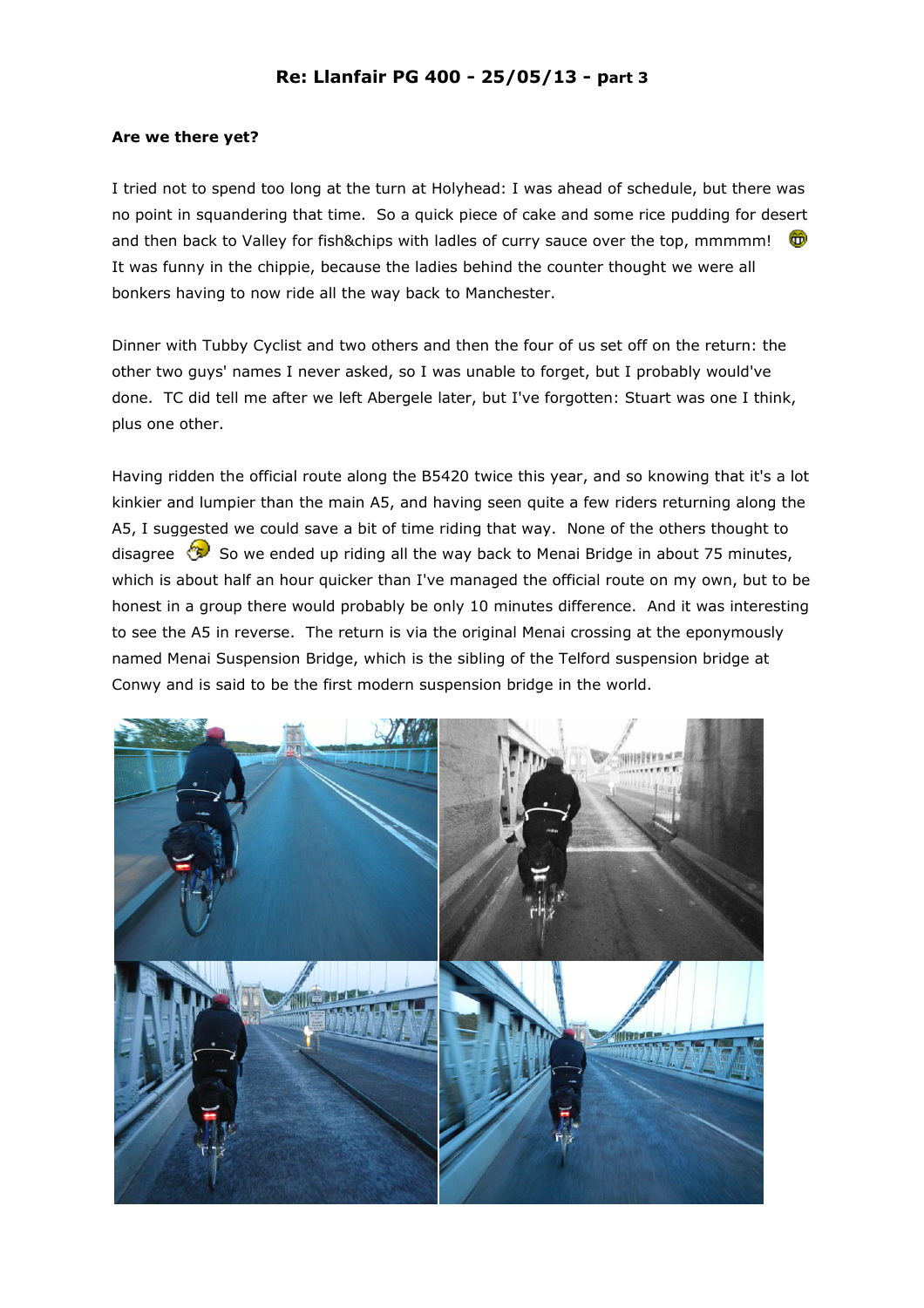Since I know this route pretty well, I ended up on or near the front for much of the navigation back from Bangor to Abergele. I climbed away from the group out of Bangor and up through the lanes to give myself a couple of minutes' buffer to put some knee-warmers on – it really was getting quite chilly. When the others caught me, they'd picked up another rider, Wayne, who had been on a training ride from his home in Prestatyn to Bangor and had ridden with some of our riders and had decided to ride all the way to Holyhead with them  $\Theta$  He'd stopped to buy some lights in Bangor, but wanted to save batteries, so he rode in our lamplight all the way back to Prestatyn. We rode back along another section of Telford's original coast road, which clings to the cliff around the Penmaenbach tunnel.

In Llanfairfechan there's an alternative route to the NCN5, which turns left immediately after the start of the climb, and then the first right: this is the steepest gradient of the ride, if you choose to ride it: it's 25% territory for about 50m. It's actually signed as NCN5, although most people take the slightly less steep scenic route up Pendalar. Only two of us rode it – myself and Wayne – popping out at the top just ahead of Tubby Cyclist.

As the temperature fell, my legs started to spin more freely: it's odd, but I've noticed this before. On the hills on the return, I was able to find a gear/cadence that worked for me and was simply riding off the front of the group. It's probably not that great, but riding a 24kg fully loaded bike with limited gears and finding yourself leaving everyone else behind on long climbs like the one up through Old Colwyn is kinda grin-worthy  $\bullet$  That said, Tubby Cyclist had his revenge on the flat  $\mathbb{G}$ 

The temperature was less than 5ºC by the time we got to the bicycle park outside McD's in Abergele, and nobody was in any hurry to move on. Even JayP joined us for a bit. srsteve regaled us with stories of having ten sugars in his coffee on such-and-such a ride; and promptly put ten sugars in his coffee  $\mathbb{R}^N$  When we did proceed back outside, it was a case of get a move on or become hypothermic: my GPS recorded 4ºC on arrival and 1ºC on departure and it fell to zero before long.

The leg from Abergele to the M56 services at Elton is the low-light of this ride for me, unless you like time-trialling for three hours. The distance is just 65km, and should take about 2.5 hours, and it's almost flat. I was riding with Tubby Cyclist and Wayne at this point, as the other two had left just before, and so TC decided we needed to catch them: this was his cue for "let's see what we've got left in the legs and then burn it all in one big burnout"!!! I took the front a couple of times on the run to Rhuddlan, which has an amazing defensive castle (but they'd turned the lights off, so you couldn't see it) but the further we got, I was less inclined to sit on the front. Wayne took just one turn: he had his light on at this point, as we were just a few miles from his home. But TC did the bulk of the work on the front and I was hard-pressed to keep on his wheel, let alone take the front. We caught a few guys, but in the end it was all too much and we stopped just after the New Dee Crossing (the fancy new bridge) and some of the passed became passers. Back on the road and I was lagging: TC started to stretch back onto previously passed wheels and as we joined the A494 expressway for that mile from Sealand to the turn off towards Stanlow oil refinery, my legs said "enough!" and just stopped dead!! I have felt on the brink before now, but never quite such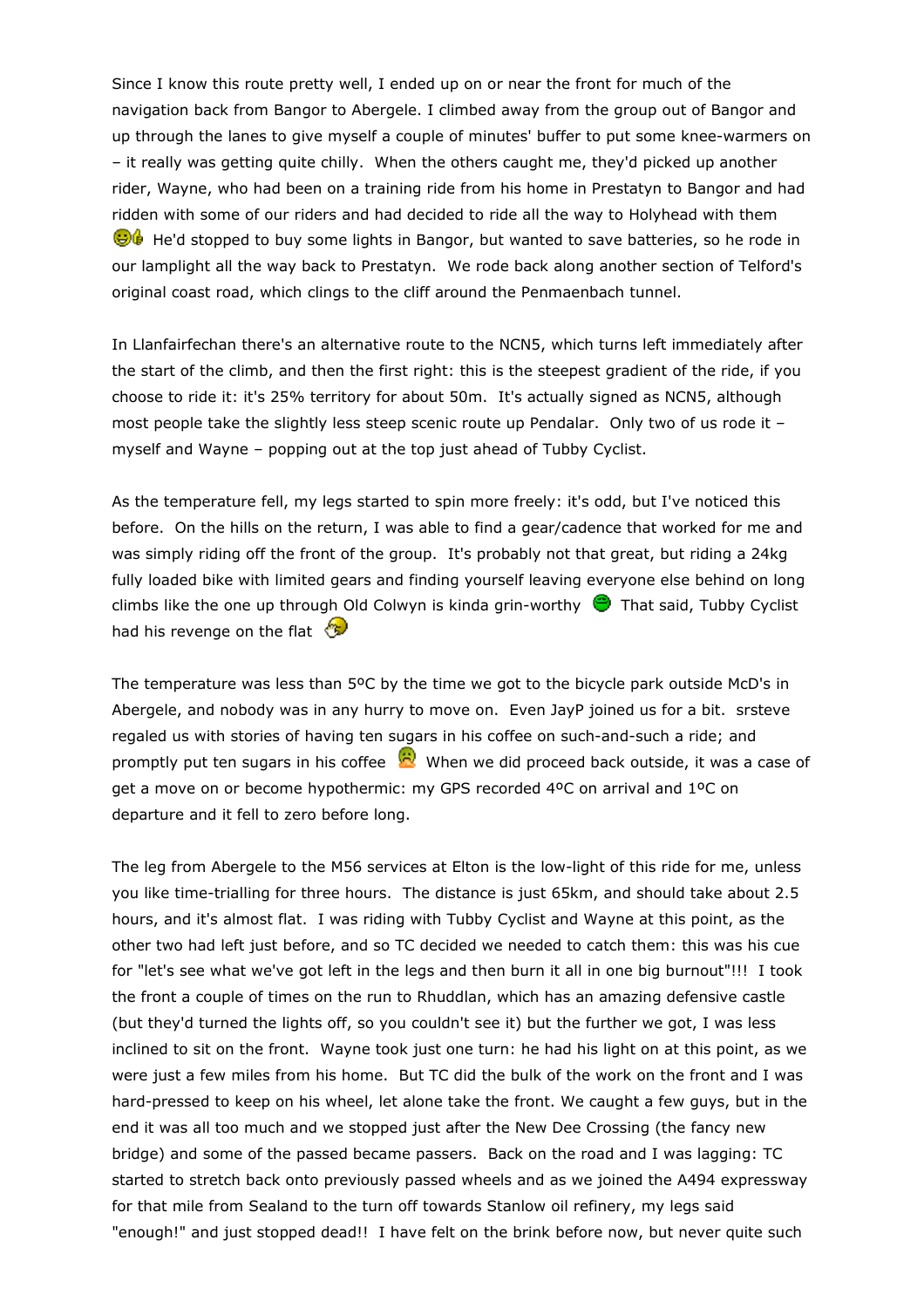a sudden and total loss of power. The others rode on, I knew I'd eventually make it to the services, but for now it was time for an energy gel and some slow, steady cycling.

The services at Elton was a picture: there's a large, spread-out Costa there and the entrance was filled with bikes, while the seats and sofas were filled with dozing cyclists (apart from Tubby Cyclist, who was wide-awake and stayed long enough to make sure I was going to be okay, then headed out, the damage already done [to me]). (Aside: MiddleAgeCyclist, if that's you on the left-hand end of the sofa, you didn't snore. That I heard.)



I grabbed a hot toastie and some coffee and sat down to eat. When I woke up I continued chewing the mouthful I had bitten off before going to sleep. And then woke up to swallow. And then woke up to take another bite. Each time surprised that I hadn't finished it yet  $- I$ truly was that tired! Eventually I got some beauty sleep and woke up thinking it must be time to leave, only to get the not-enough-sleep shakes and so put my warm socks on and went back to sleep. I lost an extra hour over the plan here just because I was absolutely drained (thank you TC  $\ddot{S}$ ).

The final leg to arrivée was 58km of hell on Earth. Everything in my legs was spent and I couldn't raise a cadence above about 65 except on the downs. The ups I had nothing in my legs to deliver as torque, and not enough cadence, and so honked up the slightest incline in 34" gear. Occasionally (and rather embarrassingly) availing myself of the 24" gear (when nobody was looking)  $\circled{3}$  For me, this is what people mean when they say "character building": you've got nothing left, everything hurts, and you just want to go home; but somehow you keep digging a little deeper and finding something, anything, to distract you from the pain and bring the goal a little closer. If I had been less engrossed in my own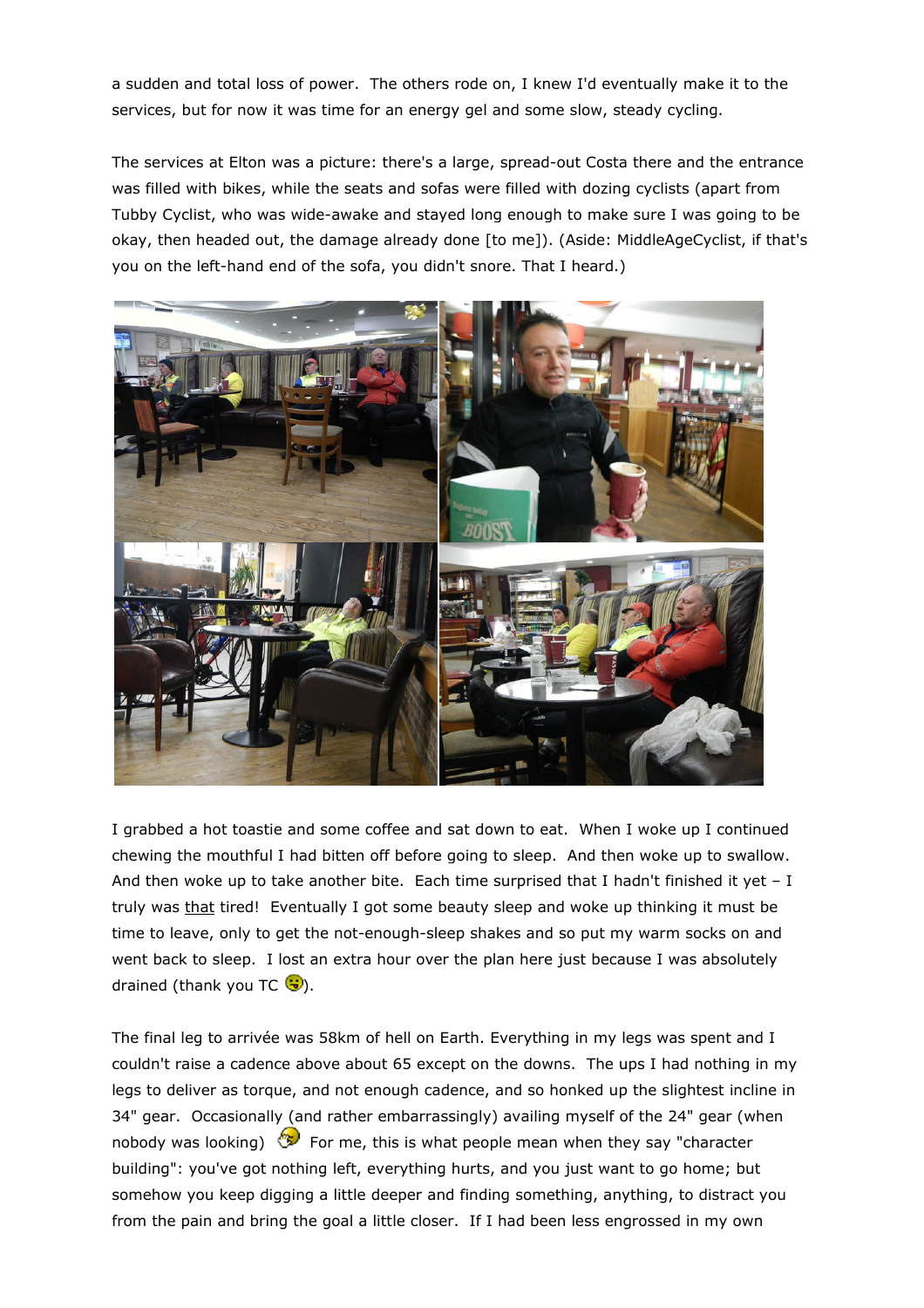discomfort, I might've taken more notice of all the bridges, canals, railways, etc., that litter this section of the route along the M56: this is a real industrial heartland of yore. And passing underneath both runways of Manchester Airport is unexpected, although you don't get to see very much. Then back into footballers'-wives territory.

Eventually, exactly 24 hours to the minute after starting out, I made it to arrivée to find Mike had already packed away the promised bacon-buttie-making equipment. There were quite a few riders standing around chatting, including JayP  $\bigcirc$  I should've just stayed on his wheel  $\circledast$ 

Poynton didn't look like it had many big-breakfast-style cafés open on a Sunday morning, so it was another Costa, which is where Big Saxon found me, sunning myself, not distressed exactly, but definitely feeling the worse for wear. But I wasn't Lanterne Rouge by any means as there were nearly a dozen riders rode in while I was sitting there. And despite the performance set-back on the last two legs, and the overly long final two stops, it was still my quickest standalone 400km to date, only beaten by the first 400km of the BCM600 last weekend, which was around an hour quicker.

As for leaving Poynton, I was definitely Lanterne Rouge: I sat in the car with my feet up on the dash and the door wide open and went to sleep. I didn't leave until midday. I then had to stop a further three times on the way to rest and/or sleep, which on a three-hour drive is unheard of for me. But I made it home safely by 5pm in time to take Mrs WB out for dinner, since the boys are with their grandparents for half term  $\ddot{\bullet}$ 

As I have said previously, North Wales is my favourite place in the UK and this ride has a very North-Wales feel to it, particularly the feel of the coastal corridor. There are few points in the ride where you are thinking "blimey, a mechanical here could be difficult", it's not at all remote, but it has a really lovely feel, amazing scenery, and so many castles, follies, bridges, historic towns, oddities, caravans, sheep, and cyclists.

This ride really is great fun and compared to some rides it's not at all hard when the weather's not particularly Welsh, although there's over 3,500m of climbing, so it's not exactly flat either. The contrast between England and Wales is extraordinary (although I count the whole of the run from Prestatyn to Connah's Quay as not-particularly-Welsh, i.e. English, so some interpretation required). Mike's route is interesting and scenic with a great mix of fast and straight roads and wiggly lanes. The use of Sustrans paths works well on this ride, because they aren't as over-safe as many have become, so they are still usefully quick. There are plenty of 24-hour services that are fully open and so you never feel like you're out in the wilds courting disaster. Unlike many of the shorter rides, with this ride you definitely feel like you've Gone Somewhere, because you do cross a good chunk of England and then Wales entirely before returning again, like King Edward I, under whose reign a string of castles right across this area was built (several mentioned above).

Next time I think I would prefer to take it a bit more steadily and enjoy the ride more, rather than clock-watching, which I was did this time. It really is a ride to savour  $\bigcirc$